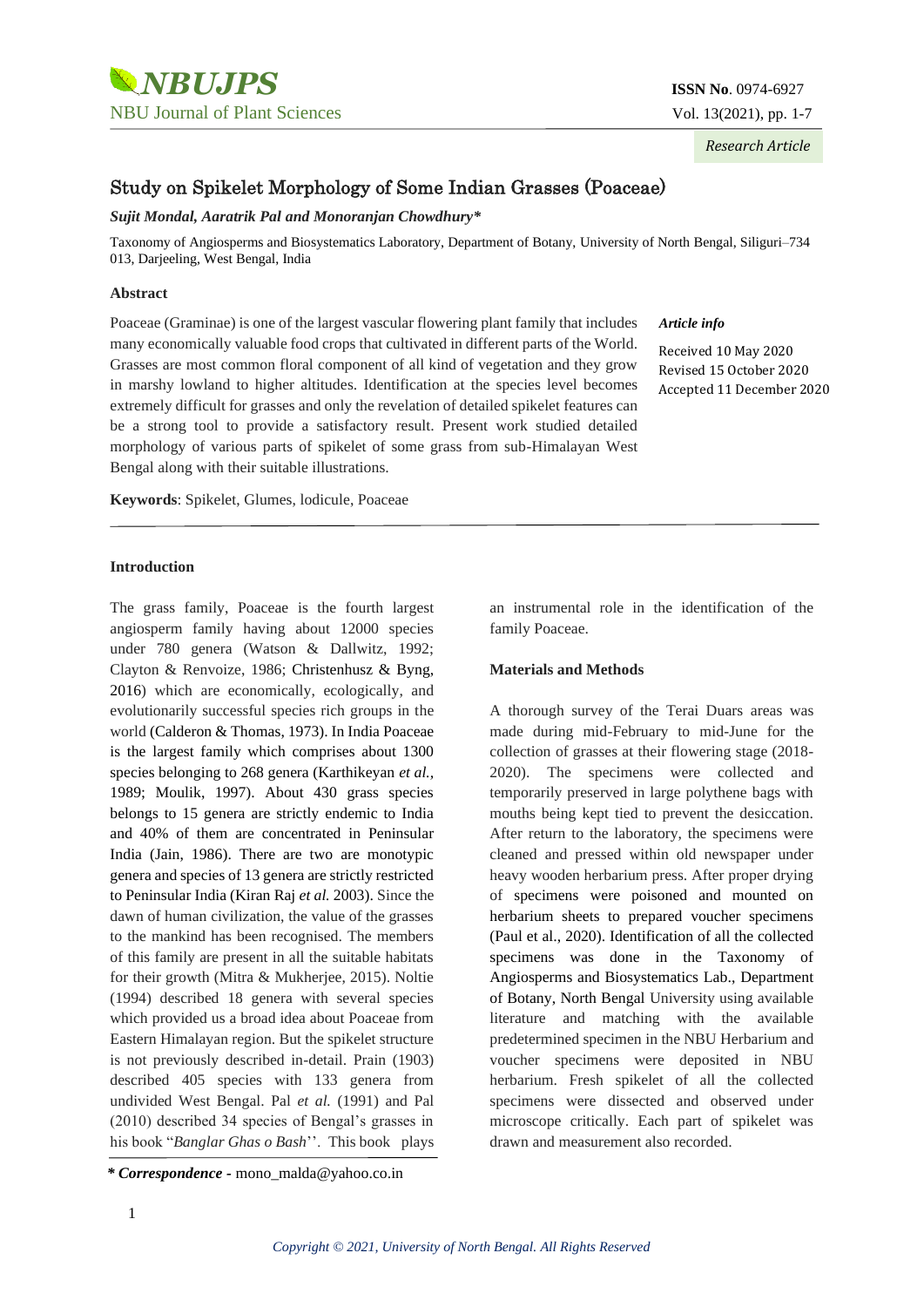# **Result and Discussion**

Spikelet morph-taxonomical study on commonly available grass species was done. All the 14 selected species are representative of six different tribes

(table 1). The parts of spikelets and their peculiarities are clearly showing in Fig 1 and 2. The studied morphological feature are quite useful for the definite identification of grass species and for easy identification a genus key is provided.

### **Key to the genera**

| 2a. Glume 1 & 2 reduced to minute swellings, spikelet sometimes subtended by glume like sterile floret, palea |
|---------------------------------------------------------------------------------------------------------------|
|                                                                                                               |
| 2b. Glume 1 & 2 not reduced to minute, inflorescence spike like, glume hairy  [Friticum 11: 19]               |
|                                                                                                               |
|                                                                                                               |
|                                                                                                               |
|                                                                                                               |
| 5a. Raceme usually in 3 or more rows, with spikelet inserted singly or in pairs either side of rachis midrib  |
|                                                                                                               |
|                                                                                                               |
|                                                                                                               |
|                                                                                                               |
|                                                                                                               |
|                                                                                                               |
|                                                                                                               |
|                                                                                                               |
|                                                                                                               |
|                                                                                                               |
|                                                                                                               |
|                                                                                                               |
|                                                                                                               |
|                                                                                                               |
|                                                                                                               |
|                                                                                                               |

### **Table 1** Collected grasses are belonging to the six tribes of Gramineae

| <b>Tribe</b>  | Taxa                                                                    |
|---------------|-------------------------------------------------------------------------|
| Paniceae      | Axonopus compressus. Digitaria ciliaris, Echinochloa colona, Oplismenus |
|               | burmannii, Oplismenus compositus, Paspalum scrobiculateum               |
| Andropogoneae | Chrysopogon acciculatum, Impereta cylindrica, saccharum spontanum       |
| Cynodonteae   | Cynodon dactylon                                                        |
| Eragrostideae | Eleusine indica, Eragrostis uniloides                                   |
| Oryzeae       | Oryza sativa                                                            |
| Triticeae     | Triticum aestivum                                                       |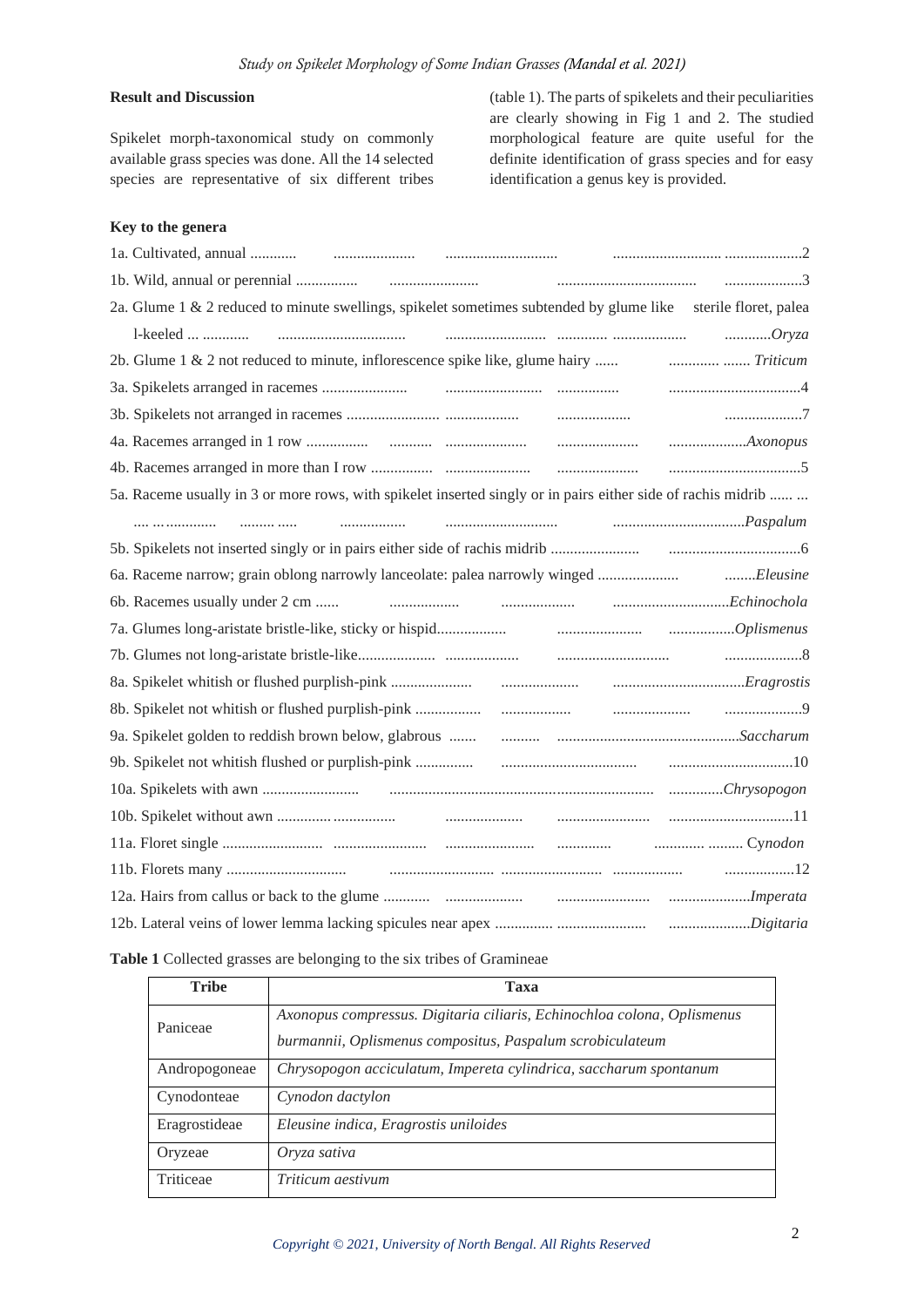*Axonopus compressus* (Swatz) P. Beauvois, Ess. Agrost. 12, 154. 1678. Bor Grass. Ind 27. 1960. *Millius compresus* Sw., Prodr. Veg. Ind. Oec. 24. 1788; Noltie, Fl. Bhutan 3(2):717. 2000. **"***Choto chepti (Beng)".*

Spikelets 2–2.5 mm. Glumes  $2-2.5 \times 0.8-1$  mm. oblong, acuminate, back flat, veins appressed hairy, with long, wooly hairs on incurved sides below and at truncate base: lower lemma  $18-2.2 \times 0.7-09$  mm, oblong lanceolate, acuminate to apiculate, back 4 veined, flat margins incurved: upper lemma pale green,  $1.6-1.7 \times 0.8-1$  mm. compressed, oblongelliptic, blunt, with apical cilia, crustaceous palea  $1.5-1.6 \times 0.7-0.8$  mm, similar to palea, but glabrous, lodicules 2; stamens 3. Styles 2, free: stigmas plumose.

*Specimen cited:* Mahananda Wild Life Sanctuary (MWLS), Mondal *et al.* 006. 23.04.2019

*Chrysopogon aciculatus* (Retzius) Trinius, Fund. Agrost. 188. 182; Ohwi in Act. Phytotaxa Geobot. 11: 162. 1942. *Andropogon aciculatus* Retz., obs. Bot. 5. 1789: Hook. *f*. Fl. Brit. Ind. 7: 188. 1986; Prain, Beng Pl. 2. 1205. 1903. Noltie, Fl. Bhutan 3(2):791. 2000.

Sessile spikelet 31–4 mm; callus short hairs golden the longest 0.5–0.9 mm: glume membranous, the lower 3.1–3.8 0.7 mm, narrowly oblong lanceolate, apex bidenticulate back not veined, keels tuberculate - hispid above: upper glume narrowly lanceolate, apex mucronulate keel minutely ciliate above margins widely hyaline; lower lemma 2.5–3mm. linear-lanceolate, acute; palea 16–1.8 mm. oblong, rounded often absent: upper lemmu2.2–2.9 mm, awn 3.5–57 mm; anthers 1.4 mm, spikelets subequal, 4.6–5.7 mm: lower glume 4.5–5.7 mm, narrowly oblong lanceolate. acuminate, midrib minutely hispid above, keels smooth upper glume 3.8–4.7 mm, narrowly oblong. minutely apiculate, margins ciliate: palea 1.4–2.1 mm, linear, acute; upper lemma similar to lower; anthers 2 mm pedicels subequal, 2– 3.8 mm more face concave, glabrous. Caryopsis linear 0.2–0.4 mm long

*Specimen cited:* Mahananda Wild Life Sanctuary (MWLS), Mondal *et. al.* 001 dated 17.03.2019.

*Cynodon dectylon* (Linnaeus) Persoon, Syn. Pl. 1: 85. 1805; Hooker *f*., Fl. Brit. Ind. 7: 288. 1896; Bor., Grass. Ind. 469, f. 52.1960; Noltie, Fl. Bhutan 3(2): 678 2000. *Panicum dactylon* L., Sp. Pl. 58. 1753. *"Durba ghas"*

Spikelets 1.9–2.7 mm. Lower glume 1–19 mm. subacute, each half 0.2–0.3 mm, keel

minutely serrate: upper glume 1–2.2, each half 0.2– 0.3 mm wide, lemma 1.7–25 mm, each half semilanceolate, acute, 0.6–0 .8 mm wide, keel ciliate, stopping just below apex, Palea  $15-2\times03-0.5$  mm; anthers 1.1 mm. Vestigial rachilla 0.5–1 .2 mm, so sometimes slightly widened at apex. Stamens 3, Caryopsis oblong  $+0.15$  cm long brown

*Specimen cited:* Buxa Tiger Reserve. Mondal *et. al.* 22. dated 12.04.2019

*Digitaria ciliaris* (Retzius) Koeler, Deser Gram, 27. 1802; Noltie, Fl Bhutan 3(2):728. 2000. *Panicum ciliare* Retzius, Obs. Bot 4: 16 1786. *Digitaria sanguinalis* Scopoli var. *cliaris*sensu Prain, Beng Pl. 2:1181, 1903.

Inflorescence axis 0.8–13 cm. Racemes 3–6, digitate or lower 2–3 slightly distant, the lowest 25–10 cm; rachis flattened winged, margins hispid. Spikelets paired, unequal pedicellate.  $2.8-3.4 \times 0.8-1$  mm, lanceolate, acute. Lower glume small, 0.25–0.4 mm, triangular, glabrous: upper glume 1.5–1.8 0.4–0.5 mm, lanceolate, acute, 3-veined, margins fong ciliate. Lower lemma equaling spikelet,  $2.8-3.4 \times 0.08$ – 1 mm. lanceolate, acuminate, 5 veined, outer 2 pairs close to margins, inter nerve space next to midrib broad, appressed long-hairy between outer veins. upper floret lemma cream-coloured. 2.6–31 mm, narrowly oblong lanceolate, acuminate: palea 2,5–3 mm: anthers 0.9 mm. Stamens 3. Caryopsis  $+0.2$  cm long.

*Specimen cited:* Buxa Tiger Reserve, Mondal *et. al*. 03, dated 21.03. 2020.

*Echinochola colona* (Linnaeus) Link, Enum. Hort: Berol. 2: 209. 1833. Haines, Bot. Bihar Or. Pr 5: 997. 1924, Bor, Grass. Cey. Ind and Pak. 308,1960. Noltie, Fl. Bhutan 3(2).702. 2000. *Panicum colonum* U. Syst. Nat. Ed. 10(2): 870. 1759. Hook. *f*., Fl. Brit. Ind. 7:32.1896; Prain, Beng Pl. 2:1177.1903.

Inflorescence 4.5-11 cm; raceme suberect, all except uppermost rather distant, the lowest 12.2 cm, axis straight, minutely hispid, sometimes also with long cilia. Spikelet 25–3mm. Lower 14–15 mm. ovate, acuminate, shortly cuspidate, 5–8 veined Lower floret lemma 22–29 mm, oval, acuminate, 7-veined; palace  $1.8-22 \times 0.8-1$  mm, oblong-elliptic. Upper floret lemma  $19-24 \times 1-15$  mm, narrowly elliptic, apiculate 0.2 mm, polycab  $16-2 \times 1.3$  mm, anthers 0.8 mm.

*Specimen cited:* NBU campus. Mondal *et al* dated 18.03.2020.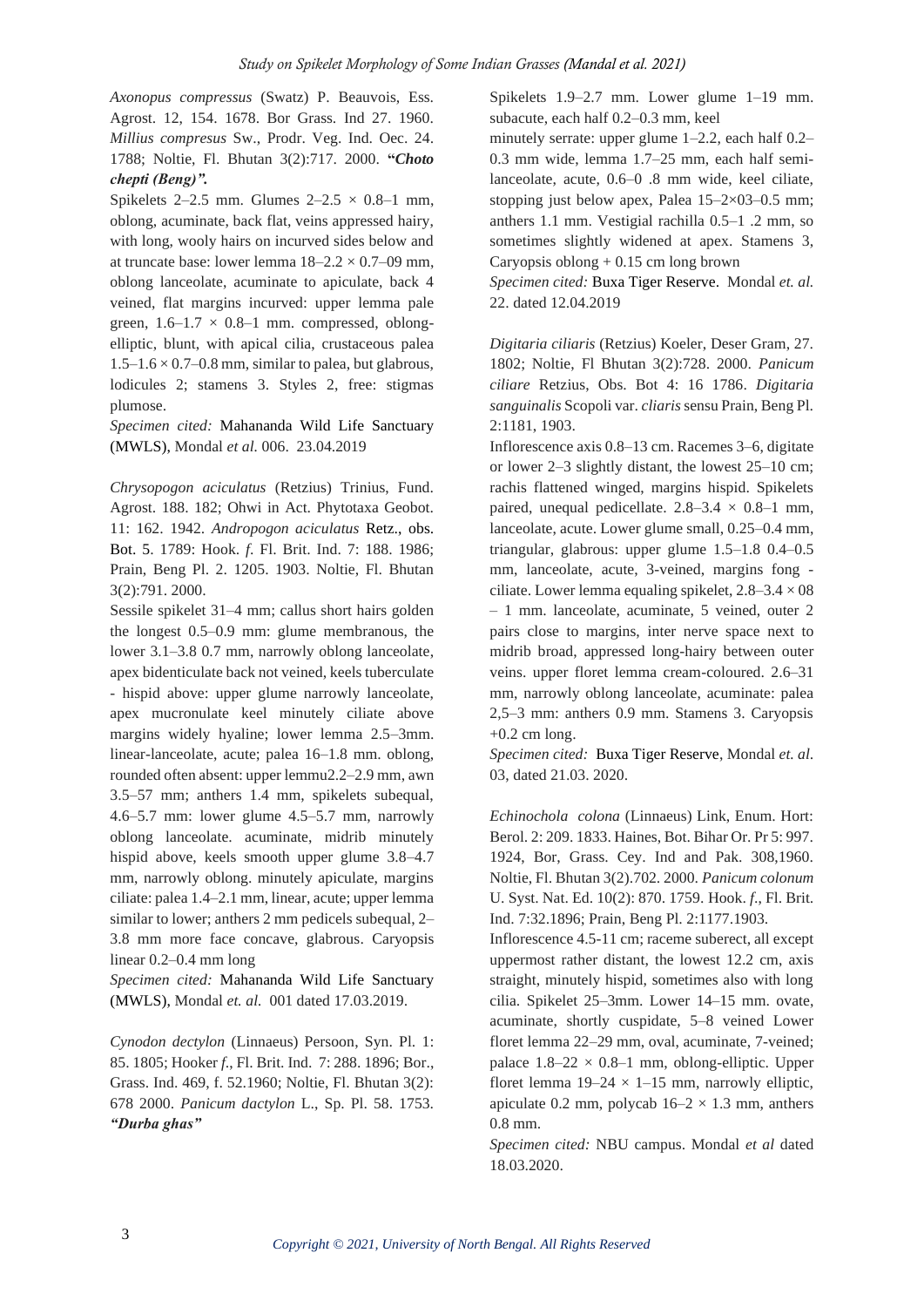

**Fig. 1: A-C.** *Axonopus compessus*, **A.** habit, **B. s**tamen and pistil **C.** spikelet; **D-G.** *Cymbopogon pendulus*, **D.** habit, **E.** spikelet, **F & G.** female flower; **H-J.** *Echinocloa colona*, **H.** habit, **I.** spikelet, **J.** pistil; **K-N.** *Eragrostis uniloides*, **K.** habit, **L.** pistil, **M.** spikelet, **N.** glumes; **O-S.** *Oplismenus burmannii*, **O.** habit, **P.** spikelet, **Q.** lower glume, **R.** upper glume, **S.** lower lemma.

*Eragrostis unioloides* (Retzius ) Nees *ex* Steudel, Syn. Pl. Glum. 264. 1854; Owin, Bot. Mag. Tokyo 55: 275. 1941; Noltie, Fl. Bhutan 3(2): 663. 2000. *Poa unioloides* Retz., Obs. Bot. 5: 19. 1789.

Inflorescence  $3.5-20 \times 1-6$  cm. cylindric, moderately dense. branches single, ascending, aglandular, under 10 mm. Spikelets whitish purplish-pink  $52-14 \times 23-32$  mm, lateral veins of lemmas raised so spikelets rather flat in cross section, florets 19–69, glumes, lemmas and palea

deciduous from base upwards, Lower glume l.4–1.6  $\times$  0.4–0.5 mm lanceolate, acuminate, upper glume  $1.4-22 \times 0.6-0.8$  mm, oblong-lanceolate, subacute Lower floret: lemma  $1.4-2.3 \times 0.7-1.2$  mm, oblong lanceolate ovate, shortly acuminate, surface papillose, lateral veins conspicuously raised, palea  $14-18 \times 0.6-0.9$  mm, narrowly elliptic, truncate keels hispid; anthers 0.2–0.5 mm: grains  $0.6-0.7 \times$  $0.3 - 0.5$  mm, oblong-elliptic. smooth, slightly compressed in sections.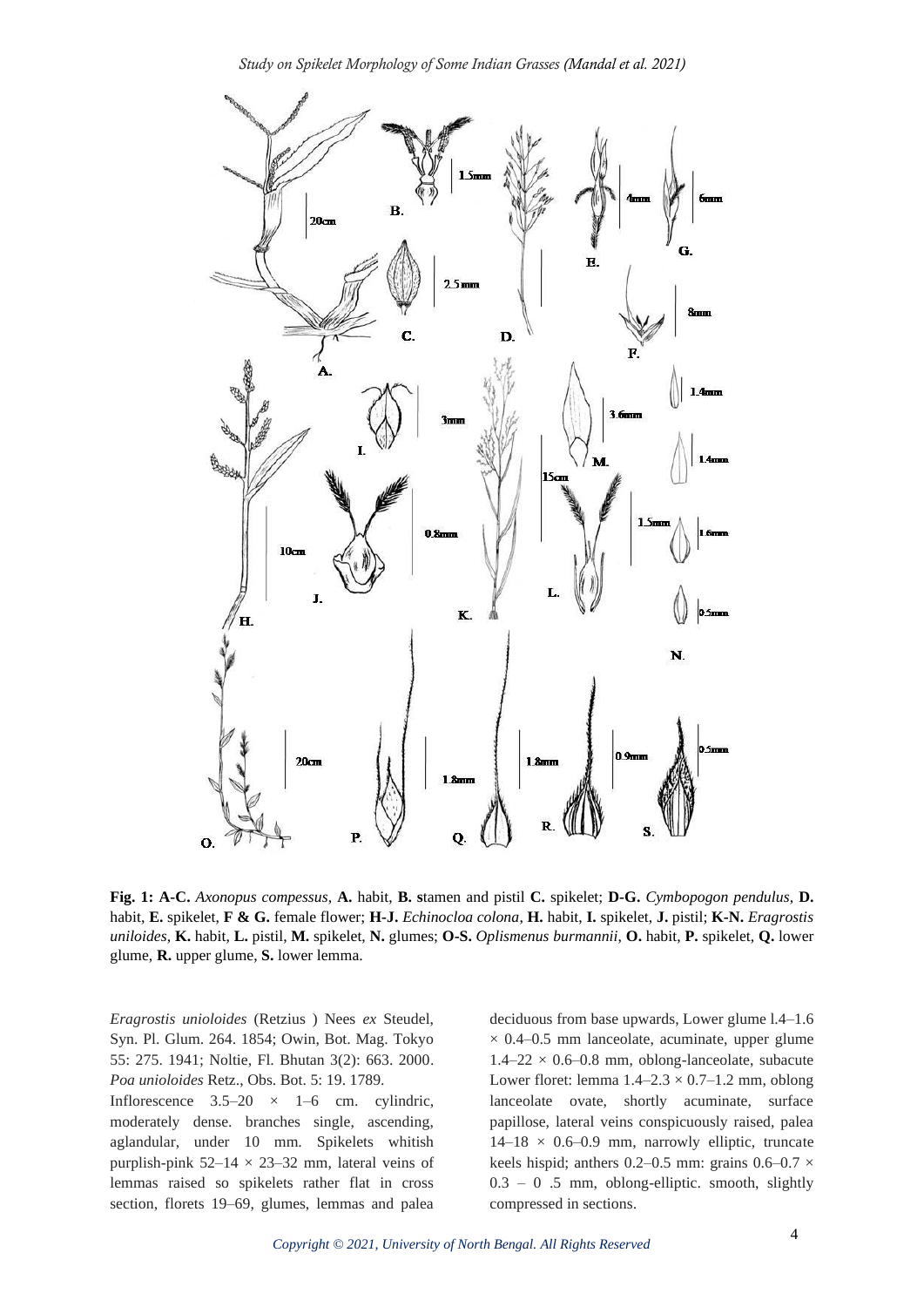*Specimen cited:* Gurumara National Park. Mondal *et al* 07 dated 03.04.2019.

*Elusine indica* (Linnaeus) Gaertner, Fruct. 1: 8. 1789; Hook. *f*., FI. Brit Ind. 7: 293. 1896: Ohwi, Bot. Mag. Tokyo 55: 312. 1941: Bor, Grass. Ind. 495. 1960; Noltie, Fl Bhutan 3(2):667-668. 2000. *Cynosurus indicus* L., Sp. Pl. 72 1753.

Spikelets 2–5 mm long, 3–6 flowered, densely imbricate in 2 rows, pointing upward at an acute angle with the rachis. Glumes membranous, unequal: lower oblong-ovate or oblong, subacute, the lowest 3–3.6 mm long, palea not winged on the keels. Caryopsis oblong, obtuse trigonous.

*Specimen cited:* NBU campus, Mondal *et. al.* 06 dated 01.04.2020

*Imperata cylindrica* (L.) Rausch., Nom. Bot ed. 3: 10. 1797, Bor, Grass 169 1960: Recder, Tourn. Arm. Arb. 29: 327. 1948; Hara, Fl. E Himl. 366.1966; Noltie, Fl. Bhutan 3(2):770 – 771. 2000. *Lagurus cylindericus* L., Syst. Nat. Ed. 10 & 2 878.1759. **"Kush"**

Inflorescence 3–11 cm. Shorter pedicillated spikelet 25–36 mm: lower glume 22–3mm oblonglanceolate, rounded on back apex subtruncatecilliate, 6 ribbed, upper glume longer. 25–3.6 mm. lanceolate, conduplicate, hyaline, margins minutely, acuminate upper lemma 0.6–13 mm, oblong to lanceolate, palea  $0.6 \times 0.8$ -14 mm, apex blunt denticulate, pedicel 0.4–0.9 mm, pedicelled spikelet similar, but glume equal; pedicel 1.2–2.5 mm. Anther 22–20 mm. orange.

*Specimen cited:* NBU campus, Mondal *et. al.* 013. dated 20.04.2020.

*Oplismenus burmannii* (Retzius) P. Beauvois, Ess. Agrost. 54, 168, 169. 1812: Hook. *f*., Fl. Brit. Ind. 7: 68. 1896; Jansen, Reinwardtia 2.2: 312. 1955; Bor, Grass. Ind. 317. 1960; Noltie, Fl. Bhutan 3(2):686 - 687. 2000. *Panicum burman* Retz, Obs, Bot 3: 10. 1783.

Inflorescence 3–9 cm, axis flexuous, triquetrous, angles ciliate; racemes 5–9, dense the lowest 1–15 cm, axis bearing long cilia Spikelets 2.4–3mm. Lower glume  $7-22 \times 0.7$  mm. lanceolate, narrowly to blunt apex, 3-veined, margins densely ciliate awn 71–12–3 mm. subterminal, minutely antrosely scabrid apex, 5 veined, margins densely ciliate back hairy, awn 34–5 mm Lower floret: lemma  $2.4-3 \times$ 0.9–1.1 mm, lanceolate, acuminate, long and short hairy on upperpart of margins 7 veined, awn 0.4–0.9 mm, palea usually absent or linear oblanceolate 21– 0.3 mm Upper floret lemma  $2.2 - 2.6 \times 0.7 - 0.9$  mm narrowly lanceolate, acute palea 2–2.4×0.6–0.8 mm; anthers 0.6–1.1 mm.

*Specimen cited:* NBU campus, Mondal *et. al.* 08 dated 05.04.2019

*Oplismenus compositus* (L.) P. Beauvois, Ess. Agrost. 54, 168. 169. 1812, Hook. *f*., Fl. Brit. Ind. 7: 66. 1896: Ohwi, Act. Phytotax. Geobot 11 35. 1942, 279, 1948; Jansen, Reinwardtia 22: 311. 1953: Bor, Grass. Ind. 317. 1960; Hara, Fl. E. Himl. 369.1966; Noltie, Fl. Bhutan 3(2):717. 2000. *Panicum compositum* L., Sp. Pl. 1:57. 1753.

Inflorescence 12–23 cm, axis stout, glabrous: racemes 5–10, the lowest 3.7–8 cm, axis triquetrous glabrous or very shortly hairy. Spikelets 3.7–4mm. Lower glume  $3.3-3.5 \times 1.2-15$  mm. lanceolate, tapered upward, sparsely hairy near margins, 5 veined, awn 6–84 mm, upper glume  $2.6 - 3.2 \times 1.3$  – 15 mm elliptic acute, hairy near margins or sub glabrous, 7 veined, awn 0.8–5.5 mm 5.5 mm. Lower floret lemma 3.4–3.6 mm, broadly lanceolate, blunty acuminate, hairy on upper part of margins, 9 veined: palea usually absent or linear-lanceolate. 2.7–0.8 mm, anthers 1.2 mm. Upper floret lemma  $2.8-3.2 \times$ 0.9–13 mm, oblong-lanceolate, acute, palea 25–2.9  $\times$  0.8–1.1 mm; anthers 1 mm.

*Specimen cited:* NBU campus, Mondal *et. al.* 09 dated 10.04.2019.

*Oryza sativa* L., Sp. Pl.ed.1. 333. 1753; Hook. *f*., FI Brit. Ind. 7: 92.1896: Bor, Grass. Ind. 605. 1960; Noltie, Fl. Bhutan 3(2): 517. 2000. **"Dhan"**

Inflorescence 13–17.5 cm, lowest branches single or paired Spikelets  $7.52-85 \times 3-32$ . persistent. Sterile lemmas equal,  $2-24 \times 0.8$  mm, triangular, acute, weakly keeled glabrous margins whitish-green.

Fertile lemma 7–8.2 mm, each side 2–22 mm wide, oblong, abruptly acuminate, surface finally reticulately pitted, sparsely hispid on sides above, keel shortly ciliate near apex. Palea 6.7–8 mm, abruptly acuminate each side 12–1.4 mm wide narrowly oblong, keel and sides shortly hispid above anthers 1.8 mm.

*Specimen cited:* NBU campus, Mondal *et. al.* 04, dated 24.03.2019

*Paspalum scrobiculatum* L., Mant. Pl. 1: 29. 1767, Hook. *f*., FI. Brit. Ind 7 10. 1896. Hour., Blumea 3: 439 1940; Ohwi, Act Phytotax Geobot. II 40.1942, Bor, Grass. Ind. 340.1960; Noltie, Fl. Bhutan 3(2):

713. 2000.

Spikelets 1.9–2.2 mm pedicels 0.3–0.6 mm. Upper glume 15–18 mm, broadly elliptic, concave. blunt or subacute, glabrous, 5 veined, thing herbaceous, margins unruffled Upper floret lemma broadly elliptic, convex blunt, crustaceous, smooth, margins, inrolled, elapsing palea  $1.6-18 \times 12-15$  mm.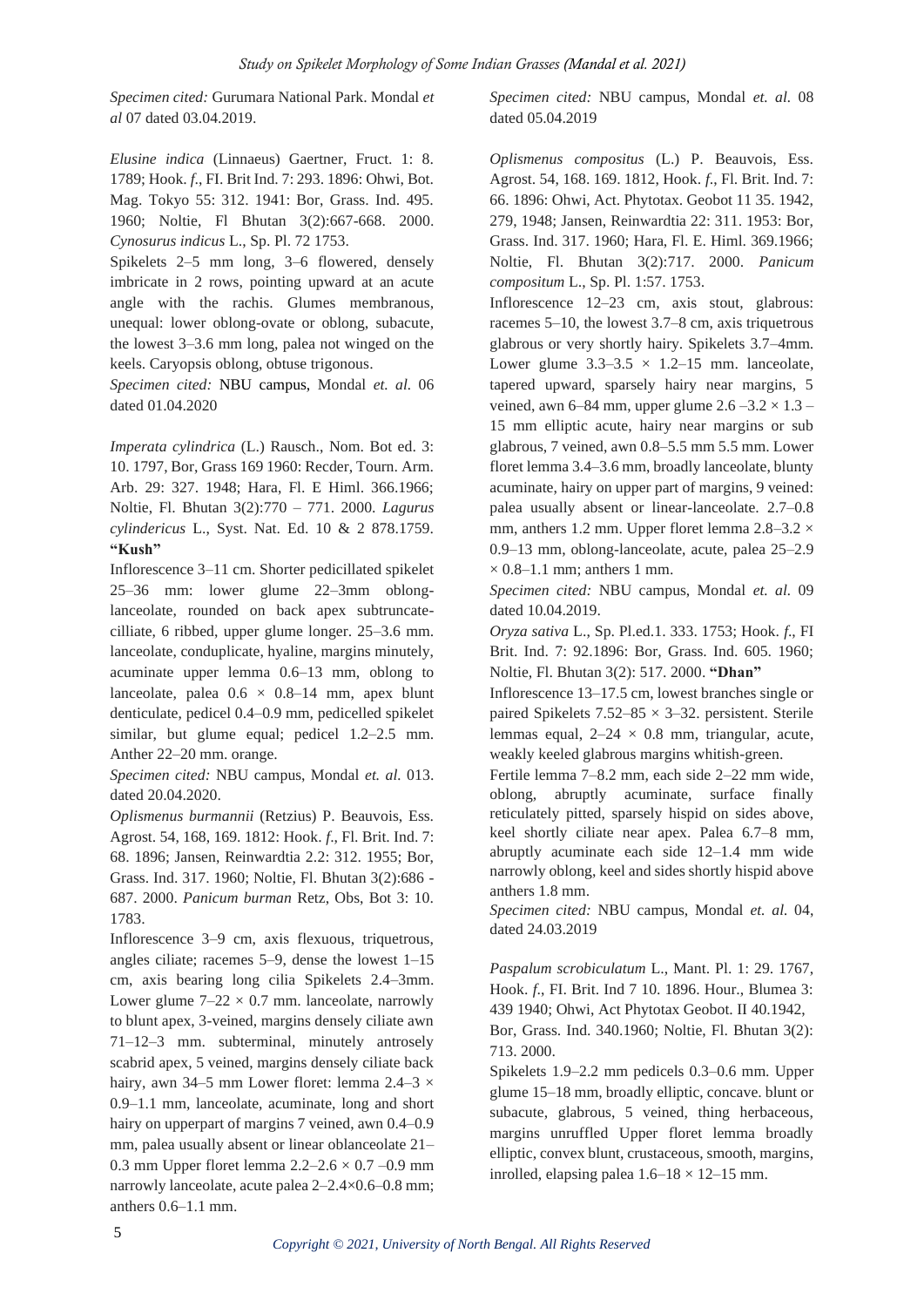crustaceous, back flat, margins inflexed, expended in middle; anthers 0.7 mm.

*Specimen cited:* Gorumara National Park, Mondal *et. al.* 014 dated 21.04.2019



**Fig. 2: A-D.** *Oryza sativa*, **A.** habit, **B.** spikelet, **C.** lemma, **D.** pistil; **E-H.** *Triticum aestivum*, habit, **F.** spikelet, **G.** glumes, **H.** pistil; **I-L.** *Chrysopogon asiculatus*, **I.** habit, **J.** spikelet, **K & L.** female flower

*Saccharum spontaneum* Linnaeus, Mant. Pl. 2: 1771; Hook. *f*., Fl. Brit. Ind. 7: 118. 1896; Obwi, Act Phytotax Geobot. 11 151. 1942; Bor, Grass. Ind. 214. 1960; Noltie, Fl. Bhutan 3(2): 764. 2000. **"Kash"**

Sessile spikelet 3–3.3 mm: lower glume 3–32 mm narrowly to oblong-lanceolate, finely acuminate or apex sometimes rounded. glabrous, 2-veined, lower part golden to reddish-brown, thickened, upper part silver -hyaline, margins ciliate below apex: upper glume 2.7–3.3 mm. lanceolate, acuminate, glabrous, margins fimbriate: lower lemma 26–3mm,

lanceolate, margin ciliate, upper lemma reduced, filiform, 1.4–26 mm: palae absent or small, 0.09 mm Pedicelled spikelet similar, pedicel 1.7–2.3 mm anthers 12–2.8 mm.

*Specimen cited:* NBU campus, Mondal *et. al* 011. dated 14.04.2010.

*Triticum aestivum* L., Sp. Pl. ed. 1. 85. 1753; Bor, Grass. Ind 679, 1960; Noltie, Fl. Bhutan 3(2): 640. 2000. *Triticum vulgare* Vill., Hist. Pl. Dauph. 2:153.1753; Hook. *f*., Fl. Brit. Ind. 7: 367. 1897. **"Gaam"**